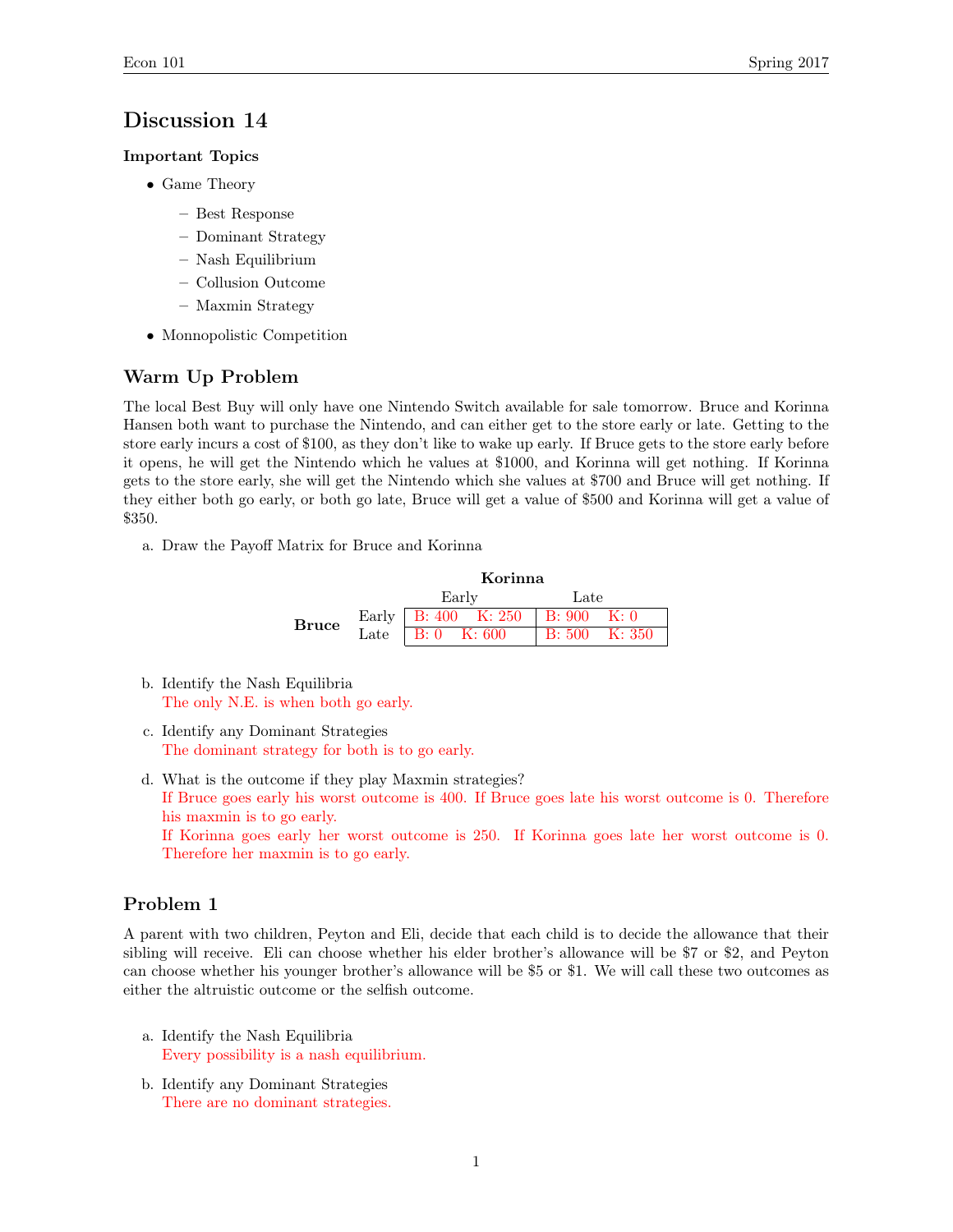|        |                                     | Eli        |  |                |  |
|--------|-------------------------------------|------------|--|----------------|--|
|        |                                     | Altruistic |  | Selfish        |  |
| Peyton | Altruistic $\sqrt{P: 7 \quad E: 5}$ |            |  | $P: 2 \t E: 5$ |  |
|        | Selfish                             | P:7 E:1    |  | $P: 2 \t E: 1$ |  |

# Problem 2

A criminal steals a car on the isthmus in Madison. The criminal can choose to try and escape by driving east or west. The police are notified of the theft, however they only have enough time to set up a road block on either the east or the west side. If both the criminal and the police choose the same outcome, the police get a utility of 1000 by catching the criminal and the criminal gets a utility of -500 because they have to go to jail. If the criminal escapes the police get a utility of -200 (their reputation has taken a hit), and the criminal gets a utility of the value of the car which is  $X > 0$ .

|          | Police                                |                                 |  |  |
|----------|---------------------------------------|---------------------------------|--|--|
|          | East                                  | West                            |  |  |
| Criminal | East   C: -500 P: 1000   C: X P: -200 |                                 |  |  |
|          | West $\overline{C: X}$ P: -200        | $\vert$ C: -500 P: 1000 $\vert$ |  |  |

- a. Identify the Nash Equilibria There are no Nash Equilibria.
- b. Identify any dominant strategies There are no dominant strategies
- c. For what values of X is the collusion outcome (East, East) or (West, West)? For what values of X is the collusion outcome (East, West) or (West, East)? Interpret We rewrite the matrix with the total collusion payouts at each square:

|          |                       | Police         |         |
|----------|-----------------------|----------------|---------|
|          |                       | East           | West    |
| Criminal | East $\frac{1500}{ }$ |                | $X-200$ |
|          |                       | West   $X-200$ | -500    |

Therfore if  $500 > X - 200$  then the collusion outcome is either (East, East) or (West, West). Rearrange the inequality:  $700 > X$ 

Similarly if  $500 > X - 200$  then the collusion outcome is either (East,West) or (West,East). Rearrange the inequality:  $700 < X$ 

The story is that if the criminal steals a very expensive car, it would be better to bribe the police officer so they go to opposite ends of the isthmus. Conversely if the criminal steals a cheap car it would be better for the criminal to plead guilty and agree to be captured by the police for a plea deal.

#### Problem 3 - Monopolistic Competition

Fiji water is a brand of artisinal bottled water with the following costs and demand:

- $TC = q^2 + 4$
- $MC = 2q$
- Demand:  $P = 16 q$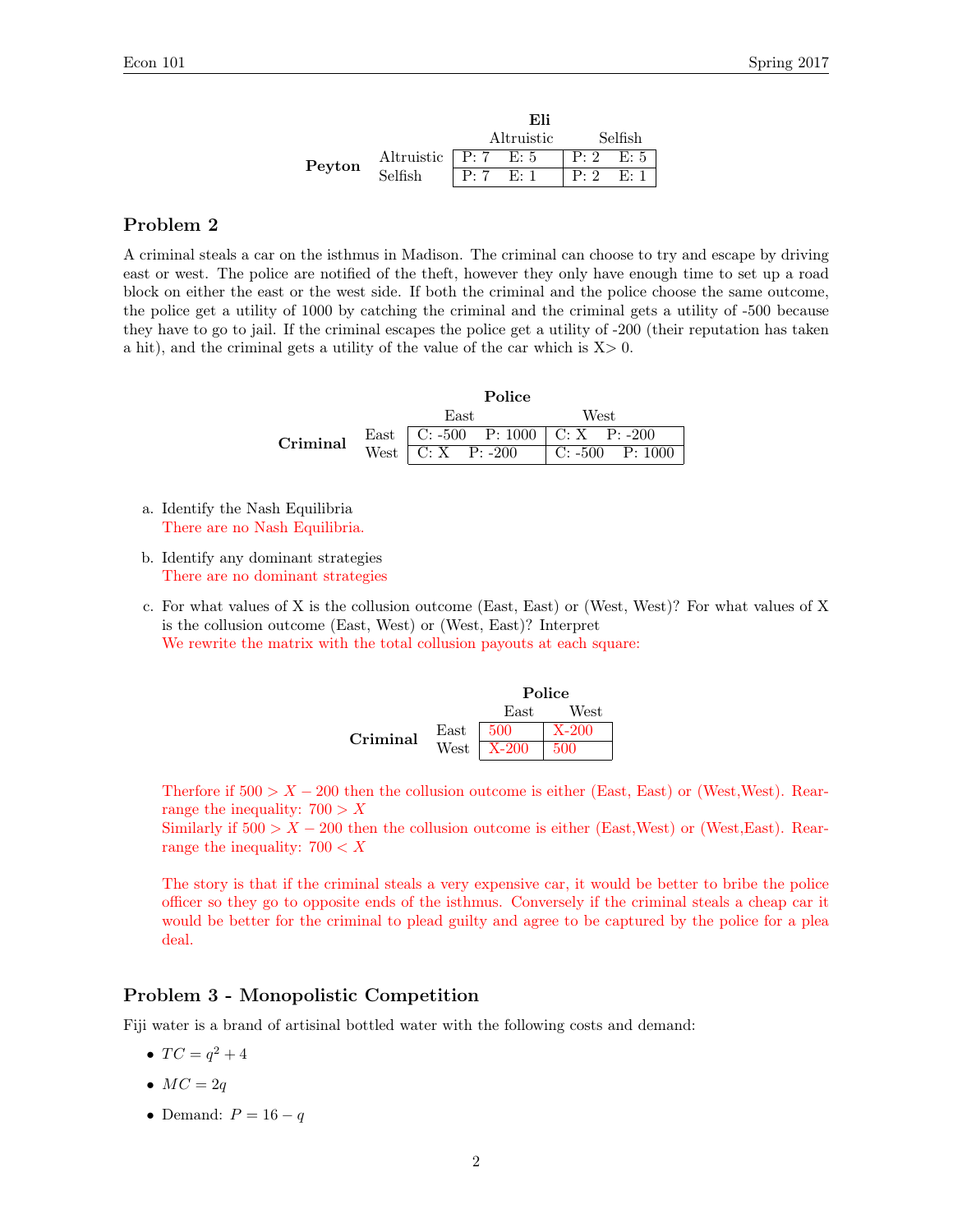a. What quantity and price will this firm choose? We solve the usual profit-maximization problem:

$$
MR = MC \iff 16 - 2q = 2q
$$

 $q* = 4$ 

The corresponding price comes from the demand curve:  $P = 16 - 4 = 12$ 

b. Does this firm have excess capacity?

Excess capacity is the amount of additional production possible while ATC is still decreasing. A firm has excess capacity if they are producing on the increasing returns to scale part of their average total cost. So, we solve for the minimum of the ATC curve by intersecting MC and ATC:

$$
2q = q + \frac{4}{q}
$$

$$
q = \frac{4}{q}
$$

$$
q_{minATC} = 2
$$

So in the short run we don't have excess capacity.



#### **Monopolistic Competition**

c. Solve for the firm's profit. Total Revenue =  $P * Q = 12 * 4 = 48$ . Total Cost =  $4^2 + 4 = 20$ . Profit = \$28.